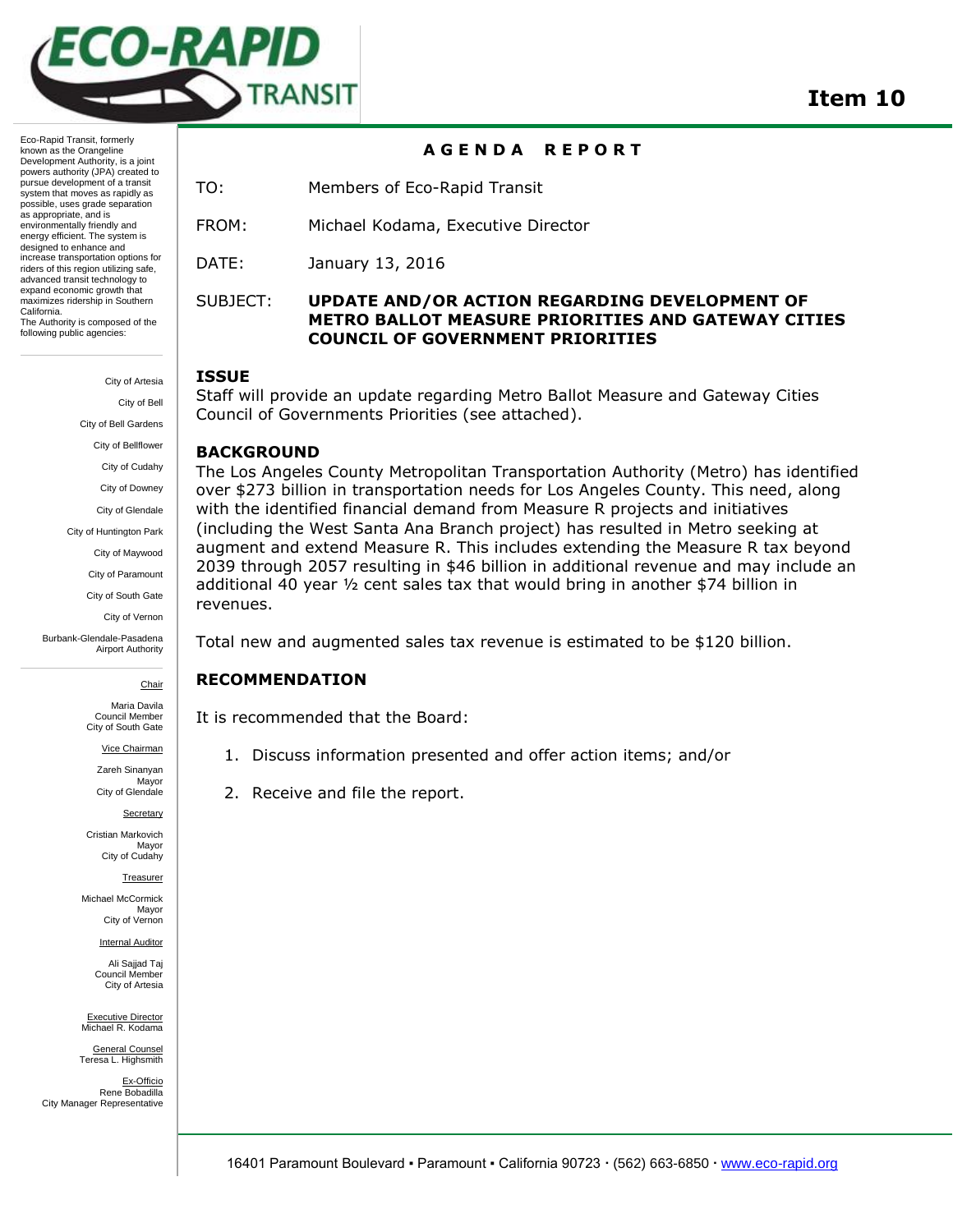TO: **Transportation Committee** 

Diane Dubois, MTA Director **FROM:** 

BY: Karen Heit, Transportation Deputy

## SUBJECT: MTA Long Range Transportation/Ballot Measure Project Prioritization

#### <u>**Issue**</u>

What's happened to date:

- Working with Los Angeles County subregions, MTA identified over \$273 billion in transportation needs for Los Angeles County.
- This need, along with the identified financial demand from Measure R initiatives. has resulted in MTA seeking to augment (extend Measure R) as well as layer an additional 1/2 cent sales tax, bringing the transportation sales tax levy in Los Angeles County to 2 cents.
- The anticipated tax package to be sent to the voters will most likely be an extension of Measure R, extending the tax beyond 2039 through 2057, yielding an additional 18 years' worth of tax for a total of \$46 billion. On top of this MTA is thinking about layering an additional 1/2 cent sales tax for 40 years to accumulate an additional \$74 billion in revenue.
- Total new and augmented sales tax revenue is estimated to be \$120 billion.
- For planning purposes the \$120 billion was divided into halves \$60 billion major capital and \$60 billion state of good repair, transit operations, local return, etc. Using a formula based upon population and employment the major capital funding was divided by subregion, Gateway Cities is estimated to receive \$4.1 billion (2014 \$) in support of major subregional transportation priorities.
- Gateway Cities, along with the other subregional councils of governments submitted  $\bullet$ a list of transportation priorities. These lists were submitted to the MTA on September 1, 2015; these lists comprise the \$273 billion in identified need.
- On September  $15^{th}$ , the governor signed SB 767 (De Leon) into law that allows the MTA to seek additional taxation. This Bill requires the MTA to submit an expenditure plan for the new tax revenues as well as completion dates for some of the existing Measure R initiatives.
- At the December MTA Board Meeting, the Board was presented with the subregional lists and the Board adopted Performance Measures for Major projects that will be used to prioritize major transportation projects.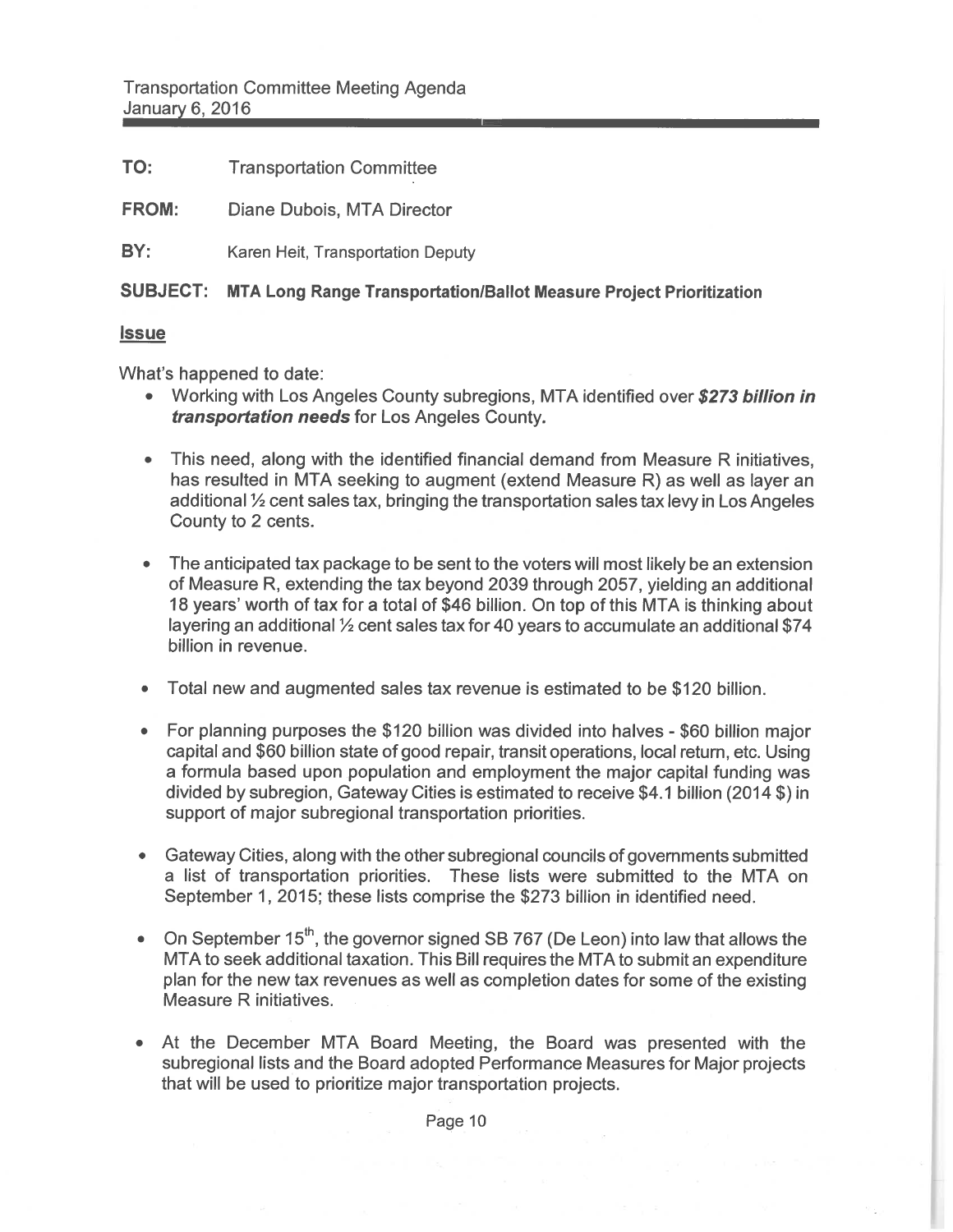## **Gateway Cities' priorities:**

Gateway Cities submitted the following projects as priorities for the subregional major project funding anticipated with the new tax measure.

| Project<br>Target (2015\$)                               |      | Cost<br><b>Assumption</b> |              | <b>Draft</b><br>Subregional |           | <b>Difference</b> |           |
|----------------------------------------------------------|------|---------------------------|--------------|-----------------------------|-----------|-------------------|-----------|
| <b>Gateway Cities</b>                                    |      |                           |              |                             |           |                   |           |
| Gold Line Eastside Extension Phase II - Washington Blvd. | f, i | <b>S</b>                  | 1,500,000    | \$                          | 543,000   | S                 | 957,000   |
| Green Line Eastern Extension (Norwalk)                   |      | S                         | 500,000      | \$                          | 500,000   | S                 |           |
| Corridor Improvements (I-605 to I-710)                   |      | S                         | 1,100,000    | \$                          | 1.059.000 | S                 | 41,000    |
| II-605 Corridor "Hot Spot" Interchange Improvements      |      | S                         | 850.000      | \$                          | 300,000   | \$.               | 550,000   |
| II-710 South Corridor Project                            | g, I | S                         | 4.000.000    | S                           | 500.000   | s                 | 3.500,000 |
| <b>ISR 60/I-605 Interchange HOV Direct Connectors</b>    | h.   | S                         | 260,000      | S                           | 200,000   | S                 | 60,000    |
| West Santa Ana Branch (Eco Rapid Transit Project)        |      | s                         | 2.000.000    | \$                          | 1,035,000 | S                 | 965,000   |
| Active Transportation Program                            |      |                           | <b>TBD</b>   |                             |           |                   |           |
| Gateway Cities Subtotal                                  |      |                           | \$10,210,000 | S                           | 4.137.000 | s                 | 6.073.000 |

The projects highlighted in yellow are "new" initiatives not included in Measure R although they are included in the financially constrained element of the MTA 2009 Long Range Transportation Plan (LRTP). In addition to these major project nominations, the COG made the following recommendations:

- $\bullet$ Given the financial uncertainties and challenges facing the MTA and the funding gaps identified for major COG Measure R transportation initiatives, the Gateway Cities COG Board recommends that the transportation projects identified in the Measure R Expenditure Plan be given first priority for any new tax revenue – making the completion of Measure R the highest priority.
- The COG Board also unanimously voted to make a policy recommendation for the Local Return  $\bullet$ Element of any new Measure be a minimum of 25% and that active transportation be a priority.

The first policy recommendation recognizes that of all of the Measure R initiatives in the Gateway Cities subregional only the I-5 is under construction – and this project was funded before the passage of Measure R. In the six years since the passage of Measure R, the other two Gateway Cities highway initiatives are still undergoing the necessary planning and development studies. This is not unexpected as the lead time for highway projects is longer than transit projects. Furthermore there is an acknowledgement that mega-projects such as the I-710 Corridor cannot be funded from a single source and that a collaboration of funds and agency participants will be required to make this multi-billion project work.

The two Gateway Cities transit initiatives; West Santa Ana Branch (Eco-Rapid) and the Metro Gold Line Eastern Extension Phase II (Gold Line II) have made significant progress and are in the technical refinement and environmental clearance phase. Both projects cannot proceed much further until there are funding plans. Any funding plans for either alignment is largely contingent upon new revenues generated from the augmented and enhanced sales tax.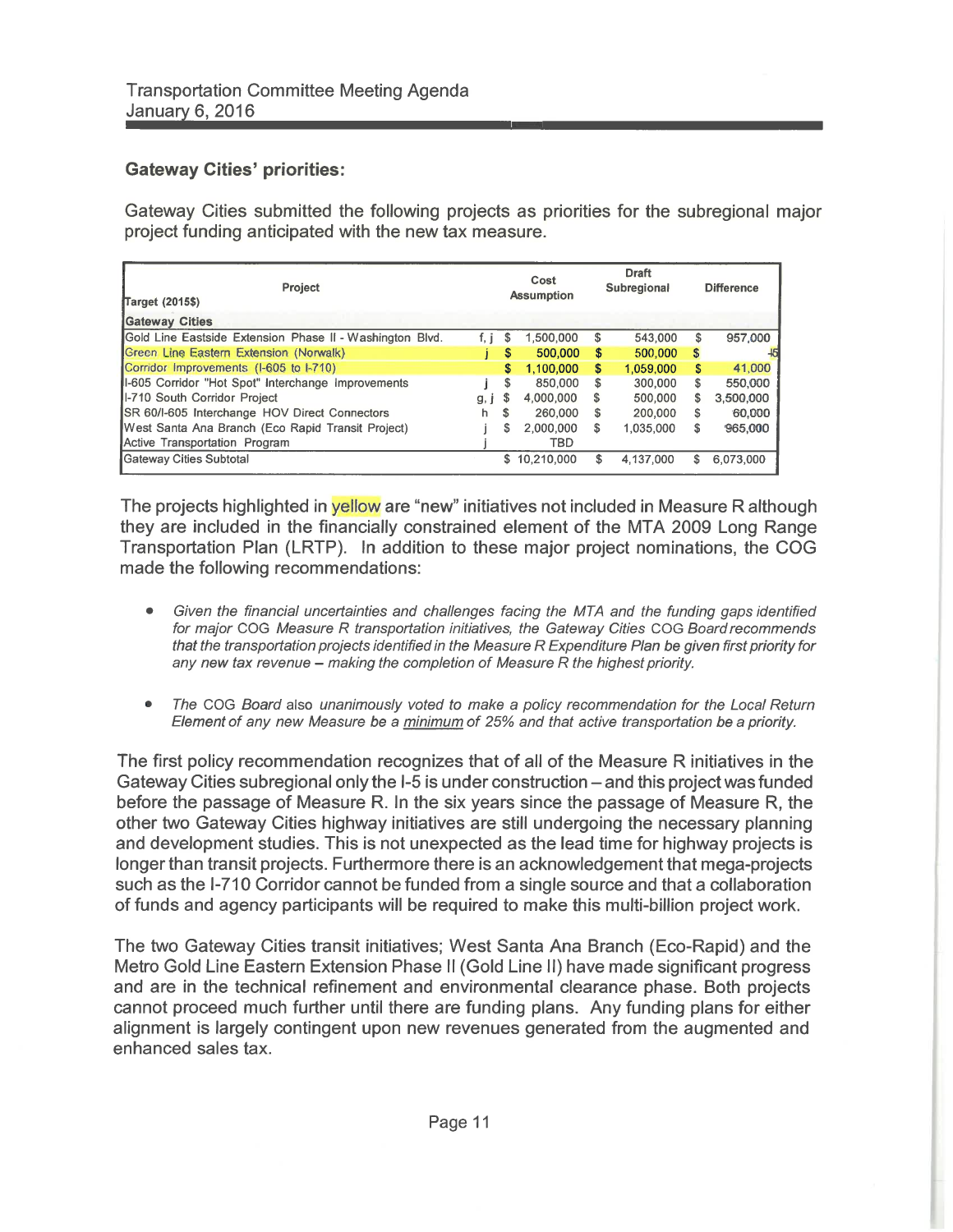Looking at the bottom line, the Gateway Cities subregional transportation priorities exceeds the amount determined to be due the subregion out of the new tax; Cost Assumption (\$10.2 billion) compared with Draft Subregional Target (\$4.1 billion). This leaves a delta of over \$6 billion. Other subregions ran into this dilemma as well although not to the extreme estimated by Gateway Cities. Project costs were determined along the following funding assumptions as specified in attachment "A". The funding assumptions for the I-5 Corridor differ from the I-710 in that the I-5 is assumed to be wholly funded from the Gateway Cities subregional allocation. Given the state and national importance of the I-5, this project's assumptions should include state and federal allocations in addition to some subregional funds.

The STP has identified between \$34 and \$51 billion worth of transportation infrastructure needs divided into the following modes:

| Mode                         | <b>Total Projects</b> | <b>Cost Estimate</b>    |
|------------------------------|-----------------------|-------------------------|
| Arterial Improvements        | 328                   | \$1.1-\$2 billion       |
| <b>Goods Movement</b>        | 23                    | $$7 - 11$ . billion     |
| Highway                      | 102                   | \$14.6 - 22.5 billion   |
| <b>Active Transportation</b> | 109                   | \$225 - 471 million     |
| Transit                      | 55                    | \$8.6 - \$13.1 billion  |
| Other                        | 32                    | $$2.3 - 3.6$ billion    |
| <b>TOTAL</b>                 | 649                   | \$33.9 - \$51.5 billion |

If the GCCOG assigns a dollar amount to active transportation programs it will be setting a funding priority for these projects over the other modes assuming alternative funds can be identified for meeting subregional priorities for the new sales tax. The above needs assessment includes the major subregional and regional initiatives.

A more viable approach is to work with the MTA to assign project funding for interstate projects such as the I-5 Corridor (I-605 to I-710) as a regional project fitting the I-710 role in establishing the Interstate projects. Applying the formula to the I-5 Corridor Project would free up \$825 million in subregional funds to support STP projects. Gateway Cities may also wish to assume that some portion (\$250 million) of the Metro Green Line Norwalk Extension is covered by other agencies. Reducing the commitment of the Gateway Cities capital allocation will provide funding for active transportation and other modes as identified in the STP.

The MTA Board adopted the modified Performance Metrics (Attachment "B") These were modified by the Motion included as Attachment "C"). The performance metrics will be used to evaluate projects for inclusion in the ballot measure and will be used to sequence projects in the Long Range Transportation Plan.

#### **NEXT STEPS**

Work with the MTA to revise the funding scenarios to accommodate additional capital for financing additional STP projects from all modes.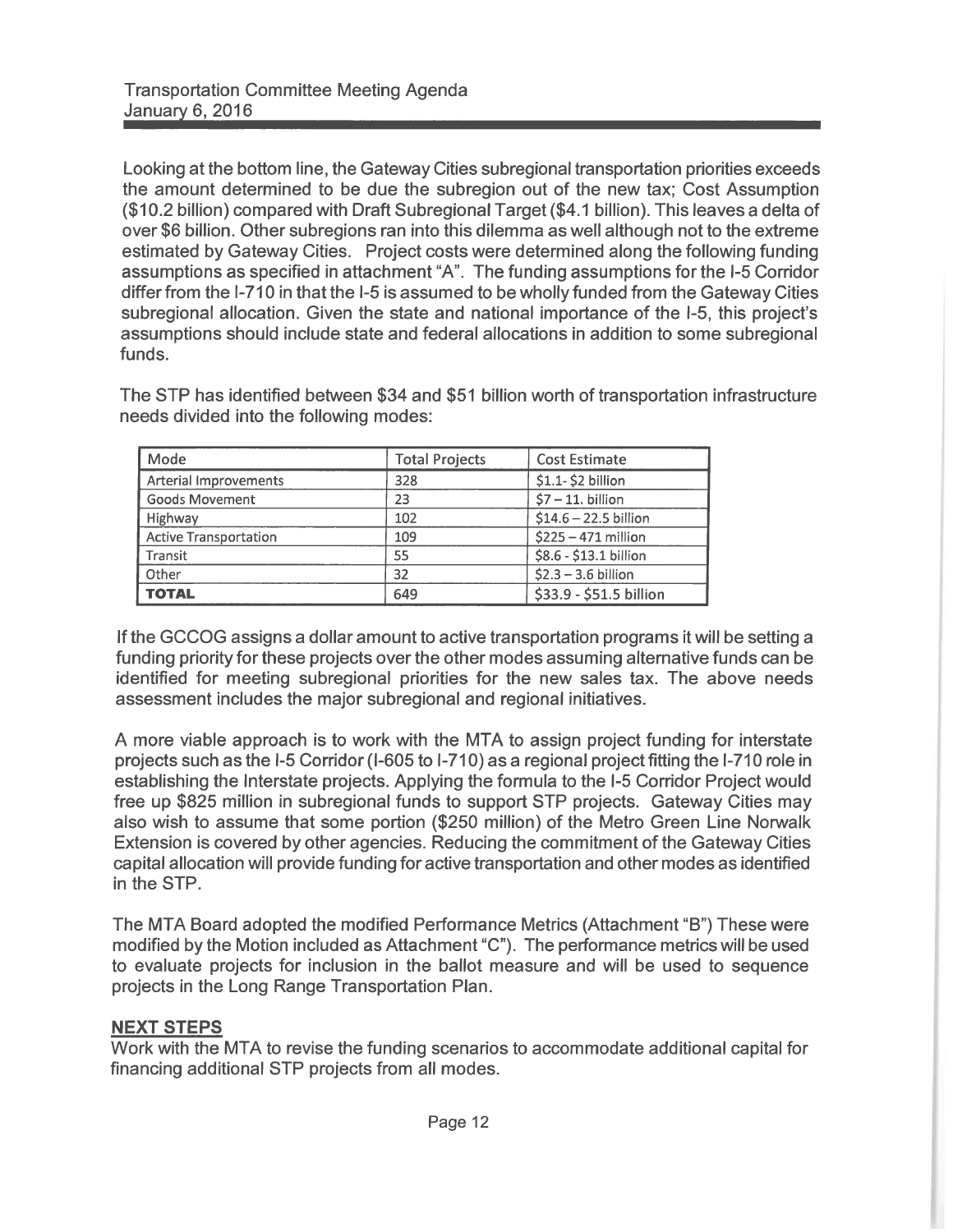## **Attachment**

Attachment A - Gateway Cities Major Capital Funding Assumptions Attachment B - Performance Metrics Framework Attachment C - Motion by: Ridley - Thomas, Garcetti, Butts and DuBois le l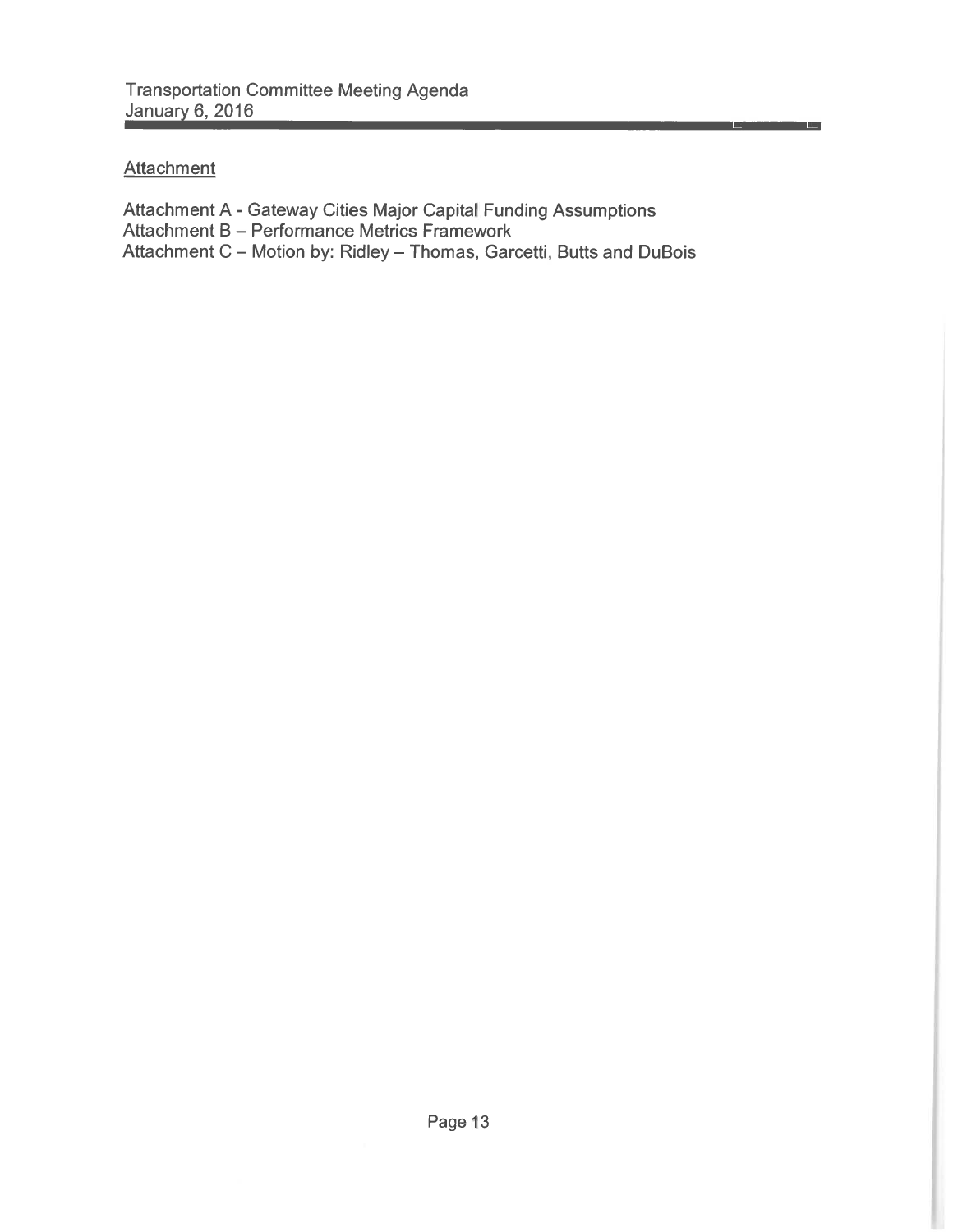### Attachment "A"

#### **Gateway Cities Major Capital Funding Assumptions**

- 1. The Gold Line Eastside Extension Phase II Washington Blvd. is assumed to be funded partially from Measure R and other LRTP resources and split between the San Gabriel Valley and Gateway Cities based upon a Board decision to adopt both Washington Blvd and SR-60 alignments.
- 2. The Green Line Eastern Extension (to Norwalk) is assumed to be funded from the subregional allocation.
- 3. The I-5 Corridor improvements (I-605 to I-710) are assumed to be funded entirely from the subregional allocation unlike other major highway initiatives. This consumes over \$1 billion of the \$4.1 billion.
- 4. I-605 Corridor "Hot Spot" Interchange Improvements are assumed to require \$300 million from the subregional allocation.
- 5. The I-710 project is assumed to be divided into four funding areas:

-12.5% from existing resources.

-12,5% from the State, 12.5% from federal resources,

-12.5% from the subregional target (\$500 million as part of the \$4.1 billion)

-50% from tolls or fees levied on freight

- 6. The SR 60/I-605 Interchange HOV Direct Connectors is assumed to be split into thirds with 1/3 being charged to the SGVCOG and 2/3rds charged to GCCOG
- 7. The West Santa Ana Branch (Eco Rapid Transit Project) Light Rail Project is assumed to be funded with  $\frac{1}{2}$  from the subregional allocation and  $\frac{1}{2}$  from other sources (presumably state and federal funds)
- 8. Active Transportation is treated as a subregional priority although no dollar amount has been designated to specifically allocate to this program. The Gateway Cities AT program needs total between \$225 and \$471 million per the Gateway Cities **Strategic Transportation Plan (STP).**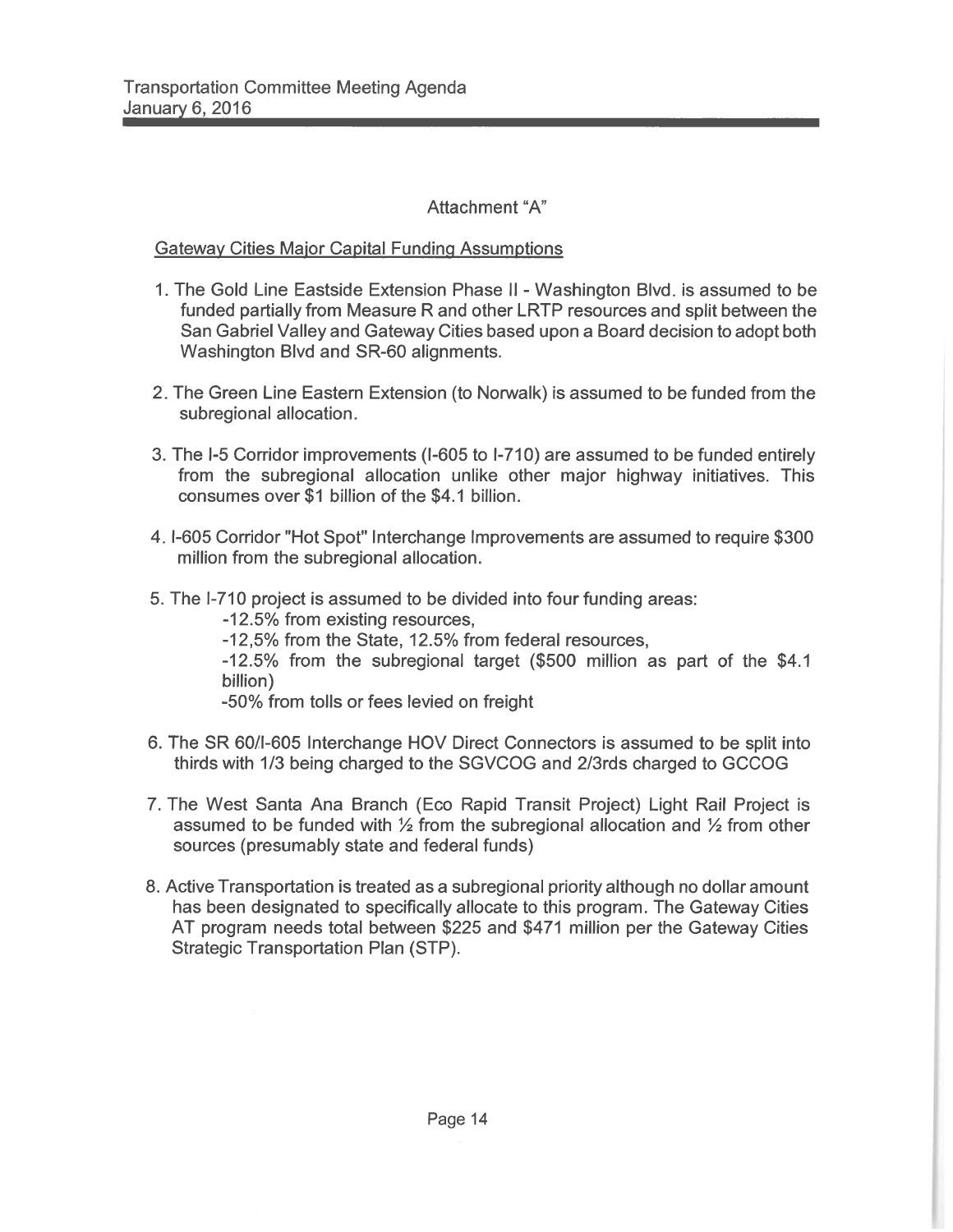# Attachment A

Proposed Performance Metrics Framework for Major Projects 2017 LRTP Update

| <b>Metro Theme</b> | Goals and Objectives                                                                                                                                                                                                                                                                                                                      |                                                                                                                                                                                                                                                                                                                         |               |                                                                                                                                                                     |                                                                                                                                                          |
|--------------------|-------------------------------------------------------------------------------------------------------------------------------------------------------------------------------------------------------------------------------------------------------------------------------------------------------------------------------------------|-------------------------------------------------------------------------------------------------------------------------------------------------------------------------------------------------------------------------------------------------------------------------------------------------------------------------|---------------|---------------------------------------------------------------------------------------------------------------------------------------------------------------------|----------------------------------------------------------------------------------------------------------------------------------------------------------|
|                    |                                                                                                                                                                                                                                                                                                                                           | <b>System Performance Measures</b>                                                                                                                                                                                                                                                                                      | Weight<br>(%) | Performance Measures<br><b>Highway Project</b>                                                                                                                      | Performance Measures<br><b>Transit Project</b>                                                                                                           |
| Mobility           | · Increase person throughput<br>· Increase travel by transit,<br>· Relieve Ease congestion<br>· Improve effectiveness &<br>• Address operating & life<br>bicycle, and pedestrians<br>• Extend life of facility &<br>reliability for core riders<br>· Improve travel times<br>· Improve system<br>connectivity<br>cycle costs<br>equipment | Increased annual boardings per mile<br>· Improve roadway condition rating<br>· Reduced single-occupant vehicle<br>portion of transit assets<br>Increased annual hours of delay<br>. Reduced person hours of delay<br>person throughput<br>Life<br>savings/mile<br>· Increased<br>mode share<br>past useful<br>· Reduced | 36%<br>45%    | · Increased person throughput<br>. Reduced person hours of<br>$de$ ay $\leq$                                                                                        | · Increased person throughput<br>Improved system travel time<br>· Improved service frequency<br>· Increased transit ridership<br>reliability             |
| Economy            | · Increase economic output<br>· Support goods movement<br>· Invest in disadvantaged<br>· Support job creation &<br>communities<br>retention                                                                                                                                                                                               | · Reduced vehicle hours of delay for<br>· Dollars invested in transportation<br>· Improved REMI Model economic<br>employment/activity centers <sup>1</sup><br>linkages to major<br>· Increased number of jobs<br>projects in disadvantaged<br>benefit results<br>communities<br>· Improved<br>trucks                    | 12.5%<br>15%  | · Reduced truck vehicle hours<br>disadvantaged communities<br>transportation projects in<br>· Improved job access<br>· Dollars invested in<br>of delay <sup>4</sup> | disadvantaged communities<br>· Increased transit oriented<br>transportation projects in<br>· Improved job access<br>- Dollars invested in<br>development |

<sup>1</sup> Employment/activity centers include major employment centers, retail centers, education facilities, and healthcare facilities

<sup>2</sup> Reduced person and truck hours will serve as the best proxy available for person and truck travel time reliability for Highway projects.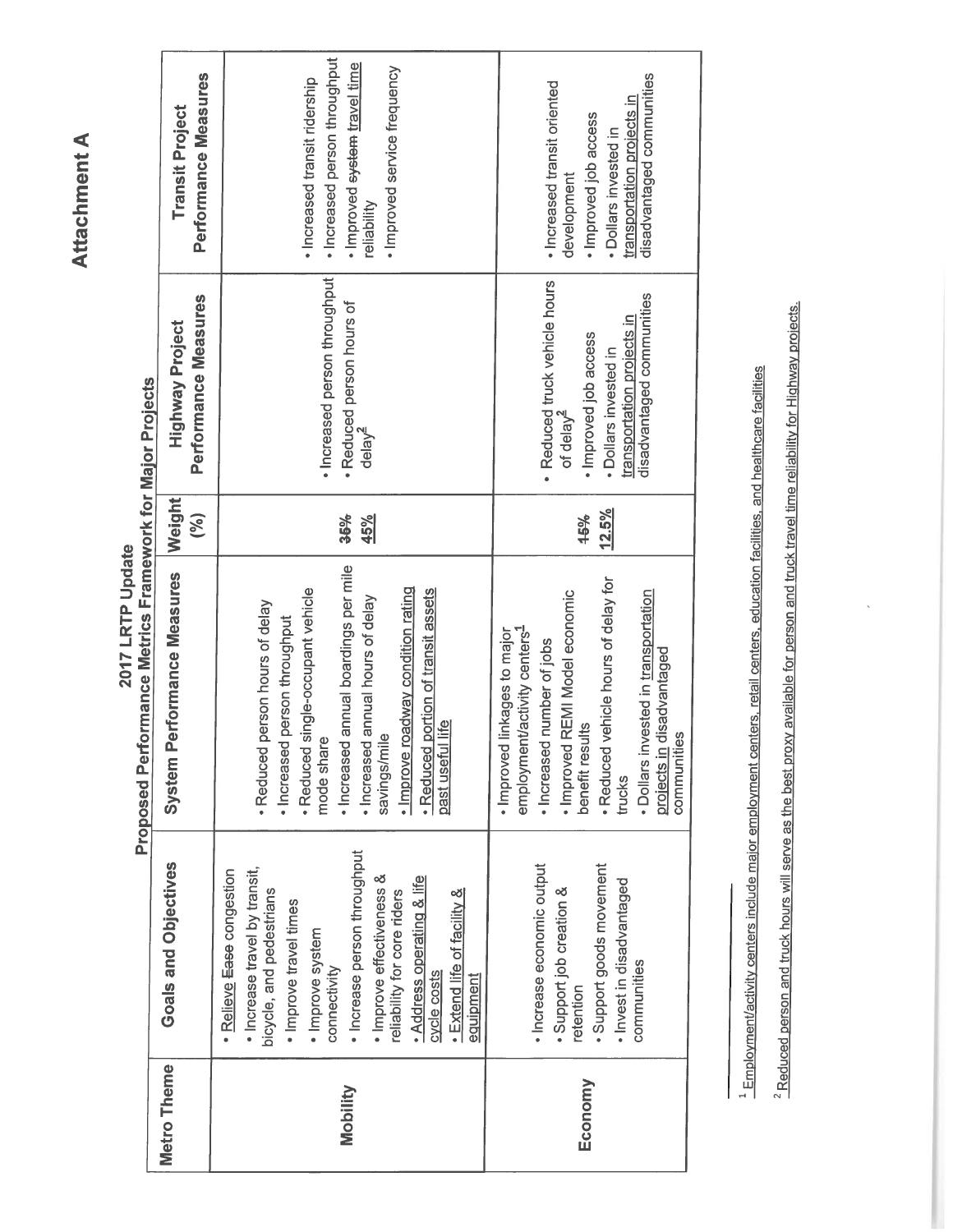## **Attachment A**

| Metro Theme<br>Accessibility | · Increase population served by<br>dependent, cyclist, pedestrian<br>· Increase service to transit-<br>populations including youth,<br>Goals and Objectives<br>seniors, and people with<br>· Improve first-last mile<br>disabilities<br>facility | SB 535 Disadvantaged Communities<br>Performance Measures<br>with access to bicycle infrastructure<br>Increased number of households<br>Increased number of households<br>· Mode choice by income quintile<br>• Job accessibility by population<br>mapping (CalEnviroScreen)<br>with access to transit<br>System<br>subgroup | Weight<br>17.5%<br>20%<br>(%) | · Improved access or system<br>Performance Measures<br>· Improved access to parks<br>disadvantaged population<br><b>Highway Project</b><br>· Increased number of<br>connectivity<br>served | households population served<br>dependent households served<br>· Increased number of transit<br>Performance Measures<br><b>Transit Project</b><br>· Increased number of<br>· Improved system<br>by frequent transit<br>connectivity |
|------------------------------|--------------------------------------------------------------------------------------------------------------------------------------------------------------------------------------------------------------------------------------------------|-----------------------------------------------------------------------------------------------------------------------------------------------------------------------------------------------------------------------------------------------------------------------------------------------------------------------------|-------------------------------|--------------------------------------------------------------------------------------------------------------------------------------------------------------------------------------------|-------------------------------------------------------------------------------------------------------------------------------------------------------------------------------------------------------------------------------------|
|                              | · Utilize technology<br>connections                                                                                                                                                                                                              | · Increased access to parks and open<br>with disabled persons with access to<br>Increased number of households<br>space areas<br>transit                                                                                                                                                                                    |                               | and open space<br>• See note 3                                                                                                                                                             | · Improved access to parks<br>and open space<br>• See note 3                                                                                                                                                                        |
| Safety                       | · Reduce incidents                                                                                                                                                                                                                               | · Fatalities by mode<br>by mode<br>· Injuries                                                                                                                                                                                                                                                                               | 45%                           | . High fatal and severe injury<br>collision area addressed                                                                                                                                 | · Improved transit system<br>safety                                                                                                                                                                                                 |
|                              | · Improve personal safety                                                                                                                                                                                                                        | · Fatalities per capita                                                                                                                                                                                                                                                                                                     | 12.5%                         | · Reduced safety conflicts                                                                                                                                                                 | . High collision area<br>addressed <sup>4</sup>                                                                                                                                                                                     |
|                              |                                                                                                                                                                                                                                                  |                                                                                                                                                                                                                                                                                                                             |                               |                                                                                                                                                                                            |                                                                                                                                                                                                                                     |

<sup>3</sup> Metro considered measuring "increased network connectivity for walking and biking" and found that while major highway and transit projects may offer<br>accommodations for bicycling and walking, the improvements to bicycle

<sup>4</sup> The Statewide Integrated Traffic Records System (SWITRS) is maintained by the California Highway Patrol (CHP) and does not log fatalities and severe injuries on the transit system.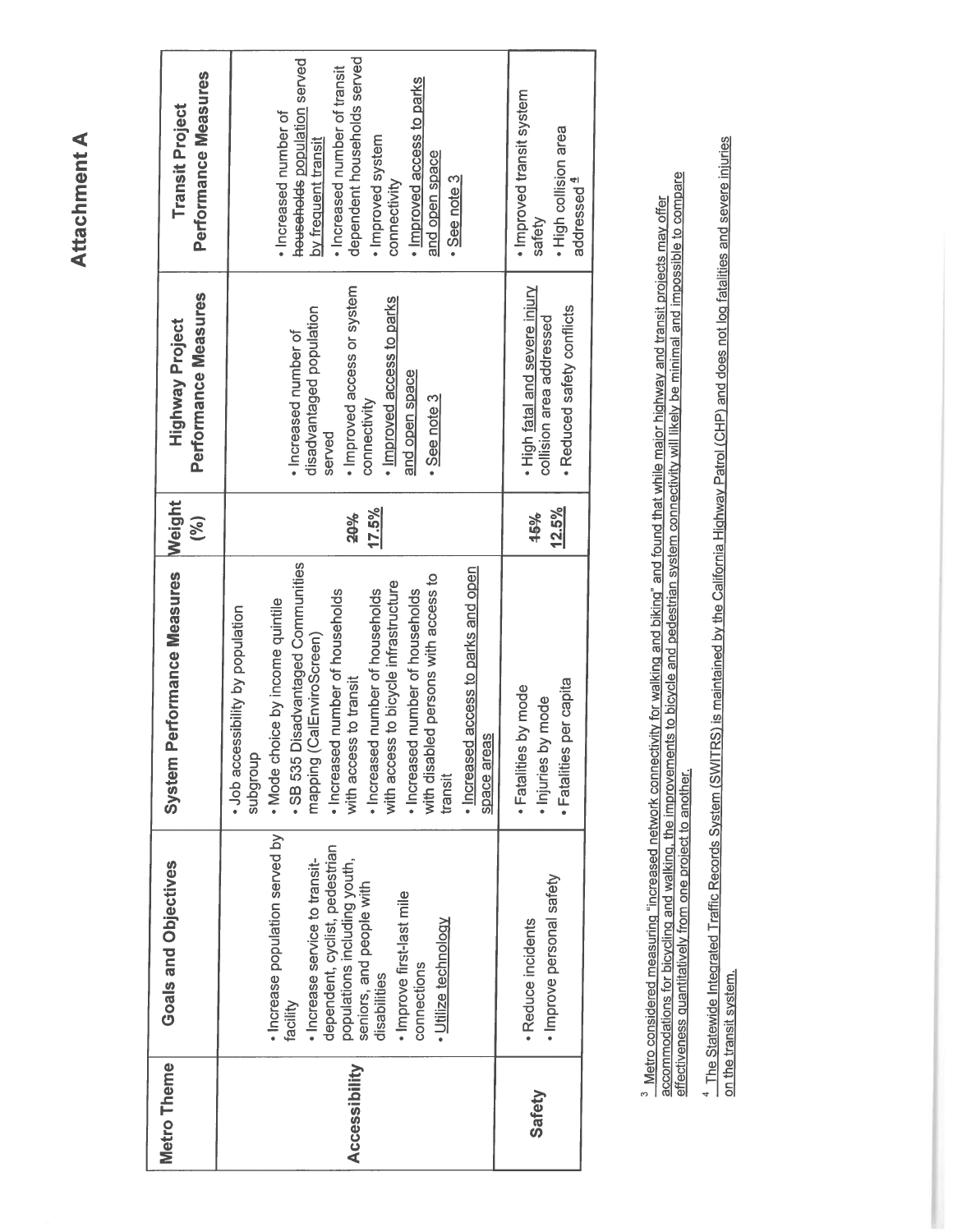| Performance Measures<br><b>Transit Project</b> | · Reduced storm water runoff<br>preservation and open space<br>· Reduced urban heat island<br>· Reduced impact on habitat<br>· Improved-access-to-parks<br>· Reduced GHG emissions<br>· Reduced noise impacts<br>· Improved access to<br>Improved public health<br>Improve quality of life<br>healthcare facilities<br>. Support for active<br>Reduced impact on<br>and open space<br>· Reduced VMT<br>transportation<br>environment<br>impact<br>effect<br>areas |
|------------------------------------------------|-------------------------------------------------------------------------------------------------------------------------------------------------------------------------------------------------------------------------------------------------------------------------------------------------------------------------------------------------------------------------------------------------------------------------------------------------------------------|
| Performance Measures<br><b>Highway Project</b> | · Reduced storm water runoff<br>preservation and open space<br>· Reduced urban heat island<br>· Reduced impact on habitat<br>· Improved access to parks<br>· Reduced GHG emissions<br>· Reduced noise impacts<br>· Improved access to<br>Improved public health<br>Improve quality of life<br>healtheare facilities<br>. Support for active<br>Reduced impact on<br>and open space<br>transportation<br>environment<br>impact<br>ettect<br>areas                  |
| Weight<br>(%)                                  | 12.5%<br>15%                                                                                                                                                                                                                                                                                                                                                                                                                                                      |
| Performance Measures<br>System                 | · Increased access to parks and open<br>· Reduced EPA air quality conformity<br>preservation and open space areas<br>· Increased bike, pedestrian, and<br>Improve environmental quality<br>· Reduced impact on habitat<br>· Reduced GHG per capita<br>· Reduced VMT per capita<br>Improve public health<br>Improve quality of life<br>criteria pollutants<br>space areas<br>transit trips                                                                         |
| Goals and Objectives                           | · Reduce biological and habitat<br>· Improve access to parks and<br>Improve environmental quality<br>· Reduce storm water runoff<br>· Reduce urban heat island<br>· Reduce greenhouse gas<br>· Reduce noise impacts<br>Improve public health<br>Improve quality of life<br>(GHG) emissions<br>recreation<br>impacts<br>impact<br>effect                                                                                                                           |
| Metro Theme                                    | Sustainability<br>& Quality of<br>Life                                                                                                                                                                                                                                                                                                                                                                                                                            |